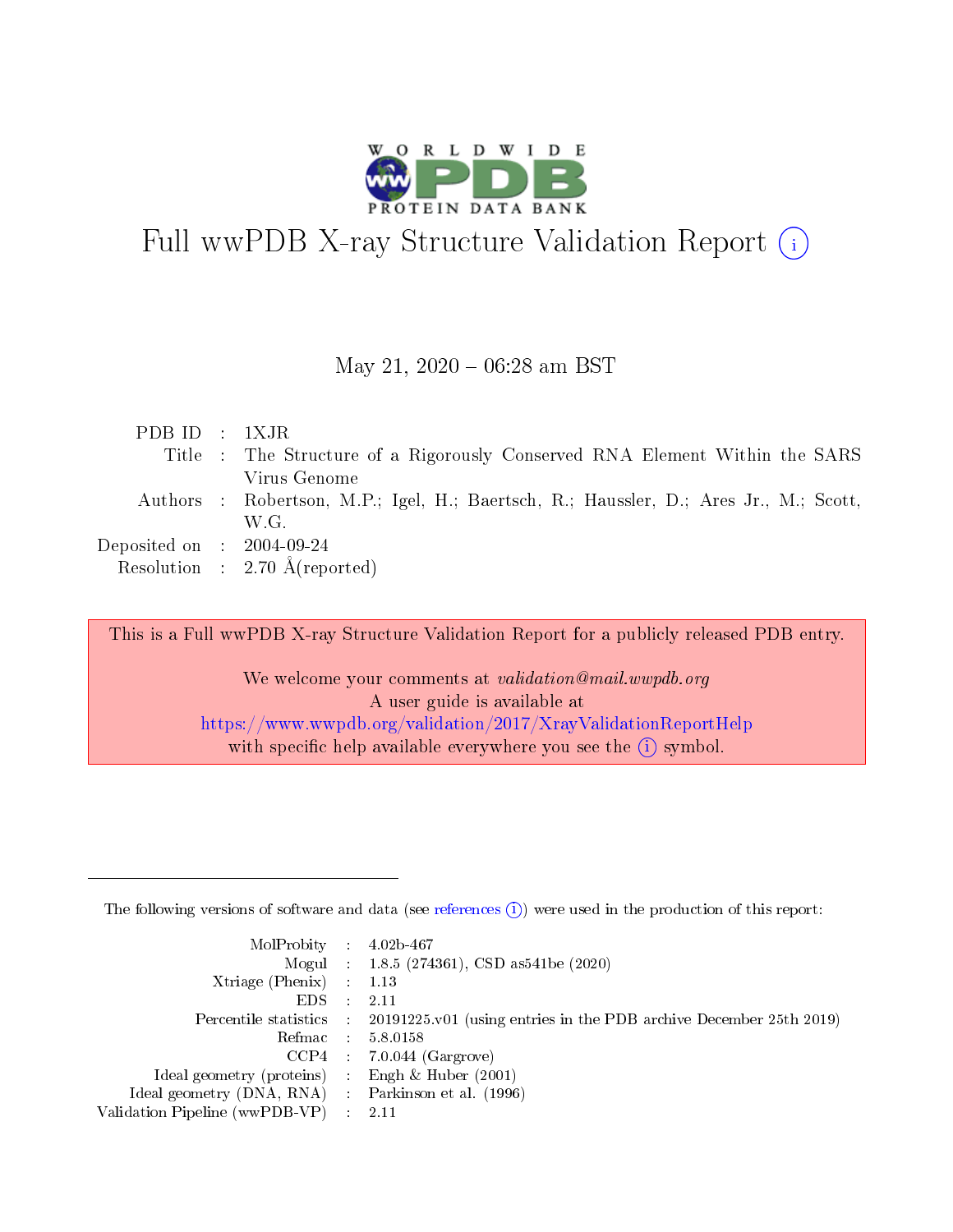# 1 [O](https://www.wwpdb.org/validation/2017/XrayValidationReportHelp#overall_quality)verall quality at a glance  $(i)$

The following experimental techniques were used to determine the structure: X-RAY DIFFRACTION

The reported resolution of this entry is 2.70 Å.

Percentile scores (ranging between 0-100) for global validation metrics of the entry are shown in the following graphic. The table shows the number of entries on which the scores are based.



| Metric        | Whole archive          | Similar resolution                                  |  |  |  |  |
|---------------|------------------------|-----------------------------------------------------|--|--|--|--|
|               | $(\#\mathrm{Entries})$ | $(\# \text{Entries}, \text{resolution range}(\AA))$ |  |  |  |  |
| $R_{free}$    | 130704                 | $2808(2.70-2.70)$                                   |  |  |  |  |
| Clashscore    | 141614                 | $3122(2.70-2.70)$                                   |  |  |  |  |
| RSRZ outliers | 127900                 | $2737(2.70-2.70)$                                   |  |  |  |  |
| RNA backbone  | 3102                   | $1159(3.00-2.40)$                                   |  |  |  |  |

The table below summarises the geometric issues observed across the polymeric chains and their fit to the electron density. The red, orange, yellow and green segments on the lower bar indicate the fraction of residues that contain outliers for  $\geq=3$ , 2, 1 and 0 types of geometric quality criteria respectively. A grey segment represents the fraction of residues that are not modelled. The numeric value for each fraction is indicated below the corresponding segment, with a dot representing fractions  $\epsilon = 5\%$  The upper red bar (where present) indicates the fraction of residues that have poor fit to the electron density. The numeric value is given above the bar.

| <b>TATOT</b> | nin | Length | Quality of chain |     |    |  |  |  |  |
|--------------|-----|--------|------------------|-----|----|--|--|--|--|
|              |     | ж.     | 66%              | 28% | 6% |  |  |  |  |

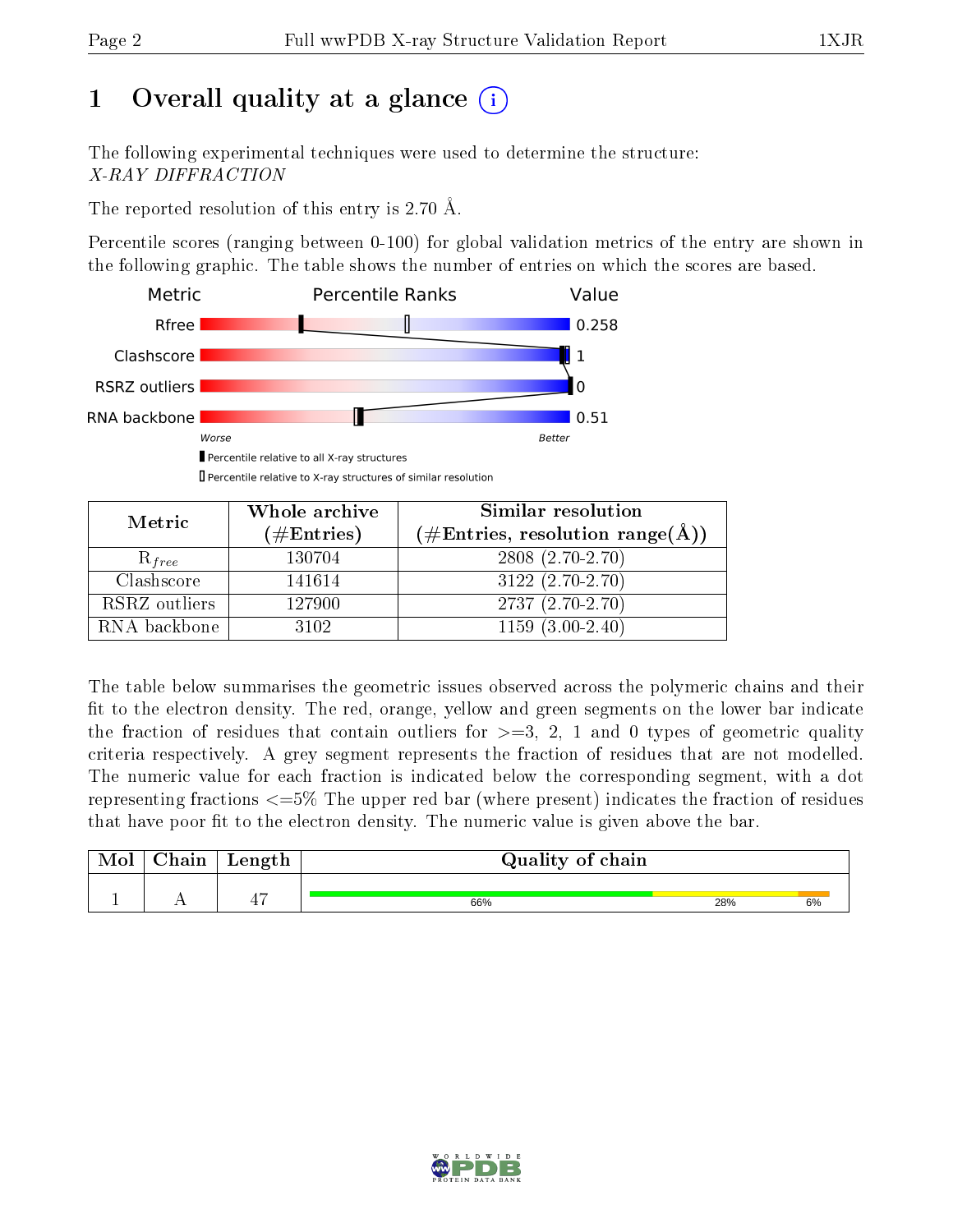# 2 Entry composition (i)

There are 3 unique types of molecules in this entry. The entry contains 1037 atoms, of which 0 are hydrogens and 0 are deuteriums.

In the tables below, the ZeroOcc column contains the number of atoms modelled with zero occupancy, the AltConf column contains the number of residues with at least one atom in alternate conformation and the Trace column contains the number of residues modelled with at most 2 atoms.

Molecule 1 is a RNA chain called s2m RNA.

| Mol | Chain | Residues | Atoms  |     |     |    | $\rm ZeroOcc$   Alt $\rm Conf$   Trace |  |  |
|-----|-------|----------|--------|-----|-----|----|----------------------------------------|--|--|
|     |       | 47       | l'otal |     |     |    |                                        |  |  |
|     |       | 1024     | 452    | 191 | 332 | 49 |                                        |  |  |

• Molecule 2 is MAGNESIUM ION (three-letter code: MG) (formula: Mg).

|  | Mol   Chain   Residues | Atoms | $\mid$ ZeroOcc $\mid$ AltConf $\mid$ |
|--|------------------------|-------|--------------------------------------|
|  |                        | Total |                                      |

• Molecule 3 is water.

|  | $\text{Mol}$   Chain   Residues | Atoms | $ZeroOcc \mid AltConf \mid$ |
|--|---------------------------------|-------|-----------------------------|
|  |                                 | Total |                             |

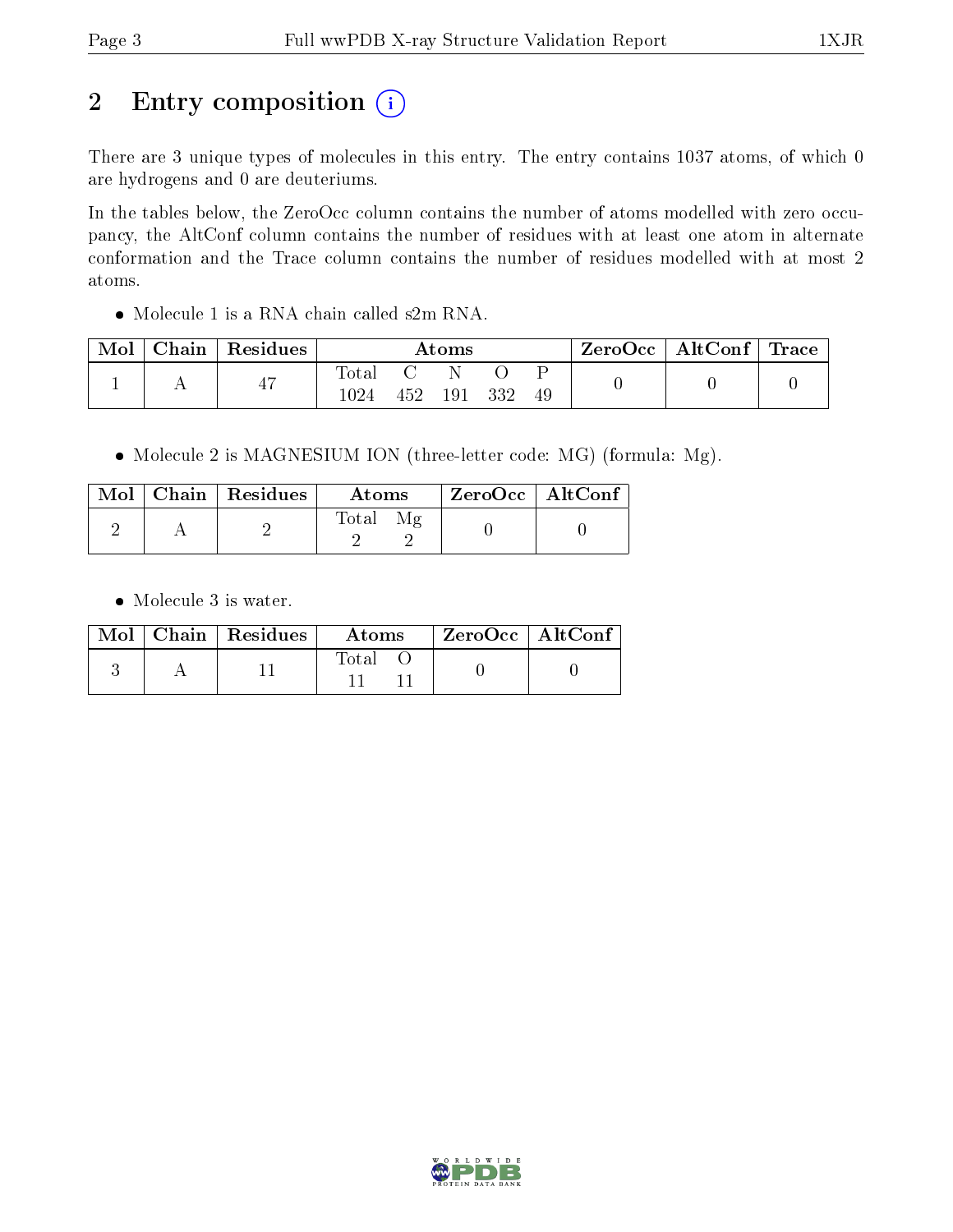# 3 Residue-property plots (i)

These plots are drawn for all protein, RNA and DNA chains in the entry. The first graphic for a chain summarises the proportions of the various outlier classes displayed in the second graphic. The second graphic shows the sequence view annotated by issues in geometry and electron density. Residues are color-coded according to the number of geometric quality criteria for which they contain at least one outlier: green  $= 0$ , yellow  $= 1$ , orange  $= 2$  and red  $= 3$  or more. A red dot above a residue indicates a poor fit to the electron density (RSRZ  $> 2$ ). Stretches of 2 or more consecutive residues without any outlier are shown as a green connector. Residues present in the sample, but not in the model, are shown in grey.

• Molecule 1: s2m RNA



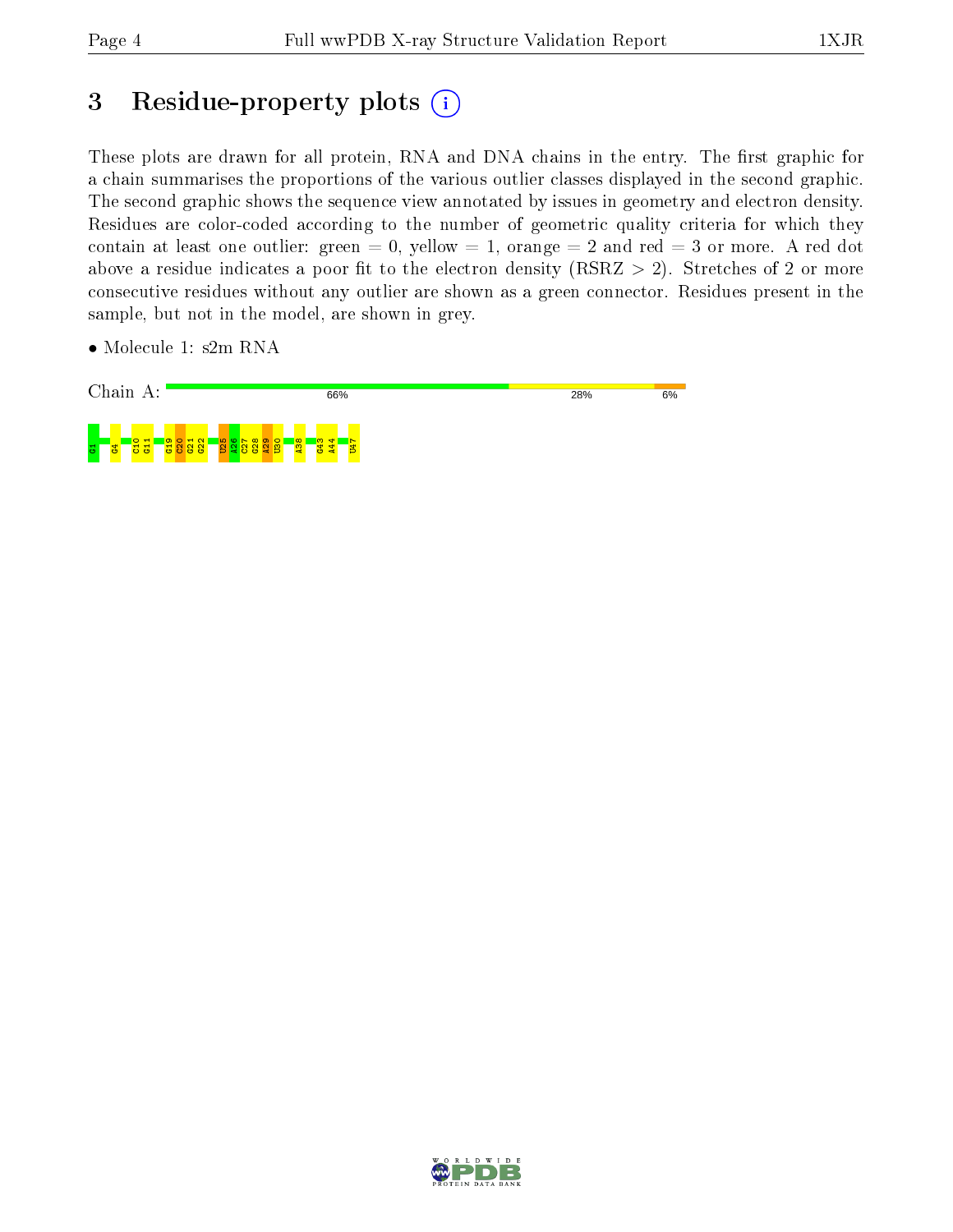# 4 Data and refinement statistics  $(i)$

| Property                                                   | Value                                             | Source     |
|------------------------------------------------------------|---------------------------------------------------|------------|
| Space group                                                | P 65 2 2                                          | Depositor  |
| Cell constants                                             | $93.22A$ 128.11Å<br>$93.22\text{\AA}$             | Depositor  |
| a, b, c, $\alpha$ , $\beta$ , $\gamma$                     | $90.00^{\circ}$ $120.00^{\circ}$<br>$90.00^\circ$ |            |
| Resolution $(A)$                                           | 80.85<br>$-2.70$                                  | Depositor  |
|                                                            | $80.73 - 2.69$                                    | <b>EDS</b> |
| % Data completeness                                        | 99.0 (80.85-2.70)                                 | Depositor  |
| (in resolution range)                                      | 96.9 (80.73-2.69)                                 | <b>EDS</b> |
| $R_{merge}$                                                | 0.06                                              | Depositor  |
| $\mathrm{R}_{sym}$                                         | 0.05                                              | Depositor  |
| $\langle I/\sigma(I) \rangle^{-1}$                         | $2.25$ (at $2.69\text{\AA}$ )                     | Xtriage    |
| Refinement program                                         | <b>REFMAC 5.2.0003</b>                            | Depositor  |
| $R, R_{free}$                                              | 0.231<br>0.243<br>$\overline{\phantom{a}}$        | Depositor  |
|                                                            | 0.237<br>0.258<br>$\ddot{\phantom{a}}$            | DCC        |
| $R_{free}$ test set                                        | 1676 reflections $(9.72\%)$                       | wwPDB-VP   |
| Wilson B-factor $(\AA^2)$                                  | 66.6                                              | Xtriage    |
| Anisotropy                                                 | 0.141                                             | Xtriage    |
| Bulk solvent $k_{sol}$ (e/Å <sup>3</sup> ), $B_{sol}(A^2)$ | $0.32$ , 49.5                                     | <b>EDS</b> |
| L-test for twinning <sup>2</sup>                           | $< L >$ = 0.49, $< L^2 >$ = 0.32                  | Xtriage    |
| Estimated twinning fraction                                | No twinning to report.                            | Xtriage    |
| $F_o, F_c$ correlation                                     | 0.79                                              | <b>EDS</b> |
| Total number of atoms                                      | 1037                                              | wwPDB-VP   |
| Average B, all atoms $(A^2)$                               | 75.0                                              | wwPDB-VP   |

Xtriage's analysis on translational NCS is as follows: The largest off-origin peak in the Patterson function is  $6.90\%$  of the height of the origin peak. No significant pseudotranslation is detected.

<sup>&</sup>lt;sup>2</sup>Theoretical values of  $\langle |L| \rangle$ ,  $\langle L^2 \rangle$  for acentric reflections are 0.5, 0.333 respectively for untwinned datasets, and 0.375, 0.2 for perfectly twinned datasets.



<span id="page-4-1"></span><span id="page-4-0"></span><sup>1</sup> Intensities estimated from amplitudes.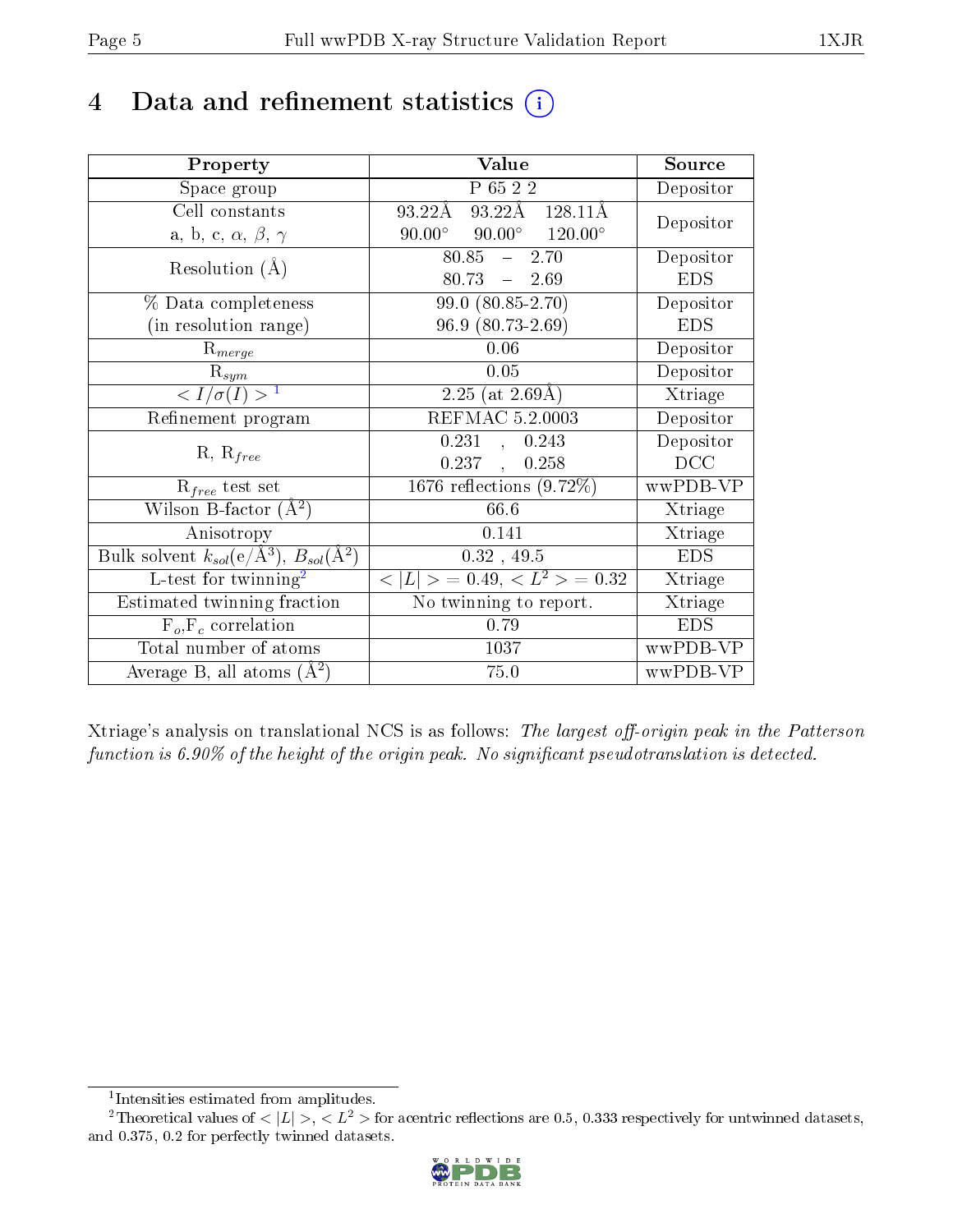# 5 Model quality  $(i)$

## 5.1 Standard geometry  $(i)$

Bond lengths and bond angles in the following residue types are not validated in this section: GTP, MG

The Z score for a bond length (or angle) is the number of standard deviations the observed value is removed from the expected value. A bond length (or angle) with  $|Z| > 5$  is considered an outlier worth inspection. RMSZ is the root-mean-square of all Z scores of the bond lengths (or angles).

| Mol | Chain |          | Bond lengths    | Bond angles |                   |  |
|-----|-------|----------|-----------------|-------------|-------------------|--|
|     |       | RMSZ     | $\ E\ $         | RMSZ        | $\pm  Z $         |  |
|     |       | $0.89\,$ | $2/1111(0.2\%)$ | $1.63\,$    | $21/1732$ (1.2\%) |  |

All (2) bond length outliers are listed below:

| Mol | Chain | $\mathbf{Res}$ | $\top$ Type   Atoms | $\overline{ }$ | Observed $(A)$ | Ideal(A) |
|-----|-------|----------------|---------------------|----------------|----------------|----------|
|     |       |                | $C3'-O3'$           |                | 1.49           |          |
|     |       |                | $C3'-O3'$           | 5.08           | $1.49\,$       |          |

All (21) bond angle outliers are listed below:

| Mol          | Chain            | Res | <b>Type</b>    | Atoms                 | $\mathbf{Z}$ | Observed $(°)$ | Ideal $(^\circ)$ |
|--------------|------------------|-----|----------------|-----------------------|--------------|----------------|------------------|
| 1            | A                | 19  | G              | $O4'$ -C1'-N9         | 9.52         | 115.82         | 108.20           |
| 1            | A                | 22  | G              | $O4'$ -C1'-N9         | 9.28         | 115.63         | 108.20           |
| 1            | $\boldsymbol{A}$ | 29  | A              | $C1'$ - $O4'$ - $C4'$ | $-8.64$      | 102.98         | 109.90           |
| $\mathbf{1}$ | $\boldsymbol{A}$ | 28  | G              | $O4'$ -C1'-N9         | 8.53         | 115.03         | 108.20           |
| $\mathbf{1}$ | A                | 25  | U              | $C1'$ - $O4'$ - $C4'$ | $-8.51$      | 103.09         | 109.90           |
| $\mathbf{1}$ | $\bf{A}$         | 47  | $\overline{U}$ | $O4'$ -C1'-N1         | 8.46         | 114.97         | 108.20           |
| $\mathbf{1}$ | $\boldsymbol{A}$ | 25  | $\overline{U}$ | $O4'$ -C1'-N1         | 8.28         | 114.82         | 108.20           |
| $\mathbf{1}$ | A                | 29  | A              | $O4'$ -C1'-N9         | 7.48         | 114.18         | 108.20           |
| 1            | A                | 21  | G              | $O4'$ -C1'-N9         | 7.14         | 113.92         | 108.20           |
| $\mathbf{1}$ | $\boldsymbol{A}$ | 29  | A              | $P-O3'-C3'$           | 6.62         | 127.64         | 119.70           |
| $\mathbf{1}$ | A                | 38  | A              | $O4'$ -C1'-N9         | 6.59         | 113.47         | 108.20           |
| $\mathbf{1}$ | $\bf{A}$         | 44  | A              | $O4'$ -C1'-N9         | 5.88         | 112.90         | 108.20           |
| $\mathbf 1$  | $\bf{A}$         | 22  | $\rm G$        | $C8-N9-C4$            | $-5.79$      | 104.08         | 106.40           |
| $\mathbf 1$  | $\boldsymbol{A}$ | 20  | $\mathcal{C}$  | $O4'-C4'-C3'$         | $-5.55$      | 98.45          | 104.00           |
| 1            | A                | 27  | $\rm C$        | $O4'$ -C1'-N1         | 5.55         | 112.64         | 108.20           |
| 1            | A                | 4   | G              | $C4'-C3'-C2'$         | $-5.42$      | 97.18          | 102.60           |
| 1            | А                | 43  | G              | $O4'$ -C1'-N9         | 5.38         | 112.50         | 108.20           |
| 1            | А                | 10  | С              | $O5'$ -P-OP2          | $-5.26$      | 100.96         | 105.70           |
| $\mathbf 1$  | A                | 22  | G              | $N7$ -C8- $N9$        | 5.11         | 115.65         | 113.10           |

Continued on next page...

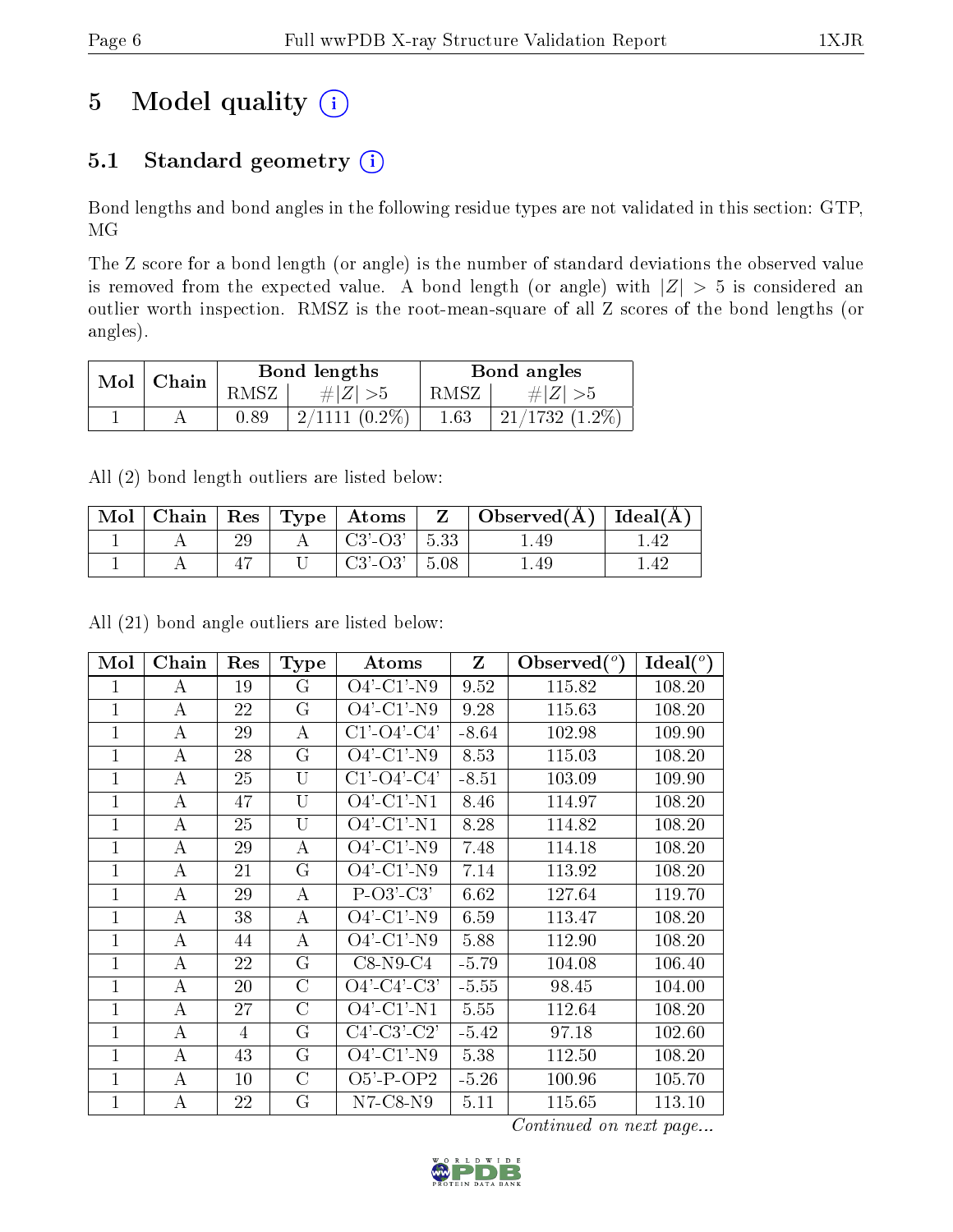Continued from previous page...

| Mol | Chain | Res | $\mathbf{Type}$ | Atoms           |         | Observed $(°)$ | Ideal $(°)$ |
|-----|-------|-----|-----------------|-----------------|---------|----------------|-------------|
|     |       |     |                 | $O3'$ -P- $O5'$ | $-5.05$ | 94.40          | $104.00\,$  |
|     |       |     |                 | $P-O3'-C3'$     | 5.01    | 125.71         | 119.70      |

There are no chirality outliers.

There are no planarity outliers.

### 5.2 Too-close contacts  $(i)$

In the following table, the Non-H and H(model) columns list the number of non-hydrogen atoms and hydrogen atoms in the chain respectively. The H(added) column lists the number of hydrogen atoms added and optimized by MolProbity. The Clashes column lists the number of clashes within the asymmetric unit, whereas Symm-Clashes lists symmetry related clashes.

|  |      |  | Mol   Chain   Non-H   H(model)   H(added)   Clashes   Symm-Clashes |
|--|------|--|--------------------------------------------------------------------|
|  |      |  |                                                                    |
|  |      |  |                                                                    |
|  |      |  |                                                                    |
|  | ۱۸۹7 |  |                                                                    |

The all-atom clashscore is defined as the number of clashes found per 1000 atoms (including hydrogen atoms). The all-atom clashscore for this structure is 1.

There are no clashes within the asymmetric unit.

There are no symmetry-related clashes.

## 5.3 Torsion angles  $(i)$

#### 5.3.1 Protein backbone  $(i)$

There are no protein molecules in this entry.

#### 5.3.2 Protein sidechains (i)

There are no protein molecules in this entry.

#### 5.3.3 RNA  $(i)$

|  |             | Mol   Chain   Analysed   Backbone Outliers   Pucker Outliers |          |
|--|-------------|--------------------------------------------------------------|----------|
|  | 145/47(95%) | $5(11\%)$                                                    | $2(4\%)$ |

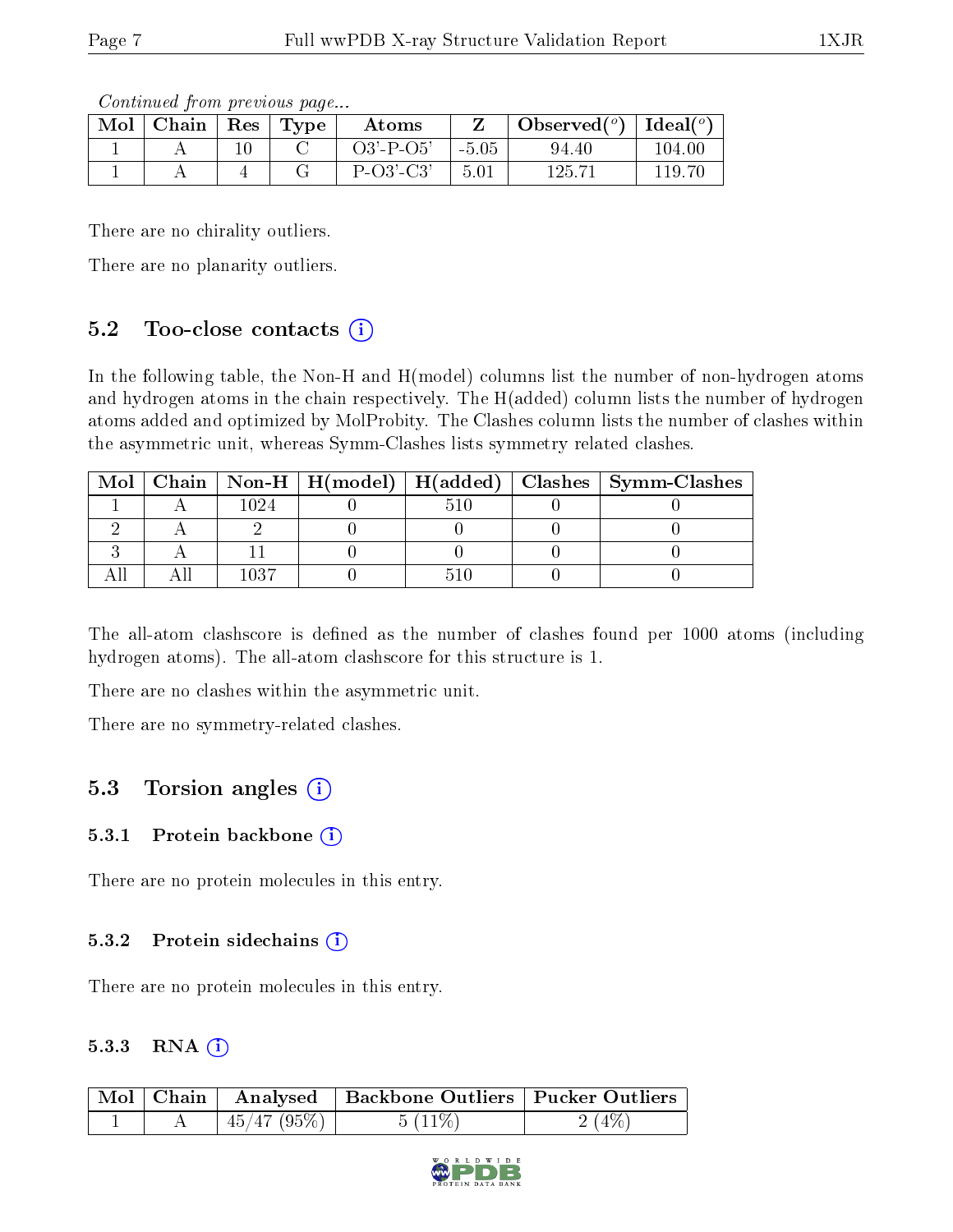All (5) RNA backbone outliers are listed below:

| Mol | Chain | Res | <b>Type</b> |
|-----|-------|-----|-------------|
|     |       |     |             |
|     |       | 20  |             |
|     |       | 25  |             |
|     |       | 29  |             |
|     |       | 30  |             |

All (2) RNA pucker outliers are listed below:

| Mol | Chain | Res | Type |
|-----|-------|-----|------|
|     |       | 25  |      |
|     |       |     |      |

### 5.4 Non-standard residues in protein, DNA, RNA chains (i)

1 non-standard protein/DNA/RNA residue is modelled in this entry.

In the following table, the Counts columns list the number of bonds (or angles) for which Mogul statistics could be retrieved, the number of bonds (or angles) that are observed in the model and the number of bonds (or angles) that are defined in the Chemical Component Dictionary. The Link column lists molecule types, if any, to which the group is linked. The Z score for a bond length (or angle) is the number of standard deviations the observed value is removed from the expected value. A bond length (or angle) with  $|Z| > 2$  is considered an outlier worth inspection. RMSZ is the root-mean-square of all Z scores of the bond lengths (or angles).

| Mol |            | $\mid$ Type $\mid$ Chain $\mid$ Res $\mid$ Link |  | Bond lengths |      |                                                            | Bond angles          |      |                 |
|-----|------------|-------------------------------------------------|--|--------------|------|------------------------------------------------------------|----------------------|------|-----------------|
|     |            |                                                 |  |              |      | Counts   RMSZ $\vert \# \vert Z \vert > 2$   Counts   RMSZ |                      |      | $ \#Z  > 2$     |
|     | <b>GTP</b> |                                                 |  | 26,34,34     | 0.98 | $1(3\%)$                                                   | $\mid 33,54,54 \mid$ | 1.94 | $\sqrt{(21\%)}$ |

In the following table, the Chirals column lists the number of chiral outliers, the number of chiral centers analysed, the number of these observed in the model and the number defined in the Chemical Component Dictionary. Similar counts are reported in the Torsion and Rings columns. '-' means no outliers of that kind were identified.

|     |  | Mol   Type   Chain   Res   Link   Chirals | <b>Torsions</b>        | Rings |
|-----|--|-------------------------------------------|------------------------|-------|
| GTP |  |                                           | $1/18/38/38$   0/3/3/3 |       |

All (1) bond length outliers are listed below:

|  |  |                                     | $\mid$ Mol $\mid$ Chain $\mid$ Res $\mid$ Type $\mid$ Atoms $\mid$ $\mid$ $\mid$ Observed(Å) $\mid$ Ideal(Å) $\mid$ |  |
|--|--|-------------------------------------|---------------------------------------------------------------------------------------------------------------------|--|
|  |  | $\mid$ GTP $\mid$ C6-N1 $\mid$ 3.11 |                                                                                                                     |  |

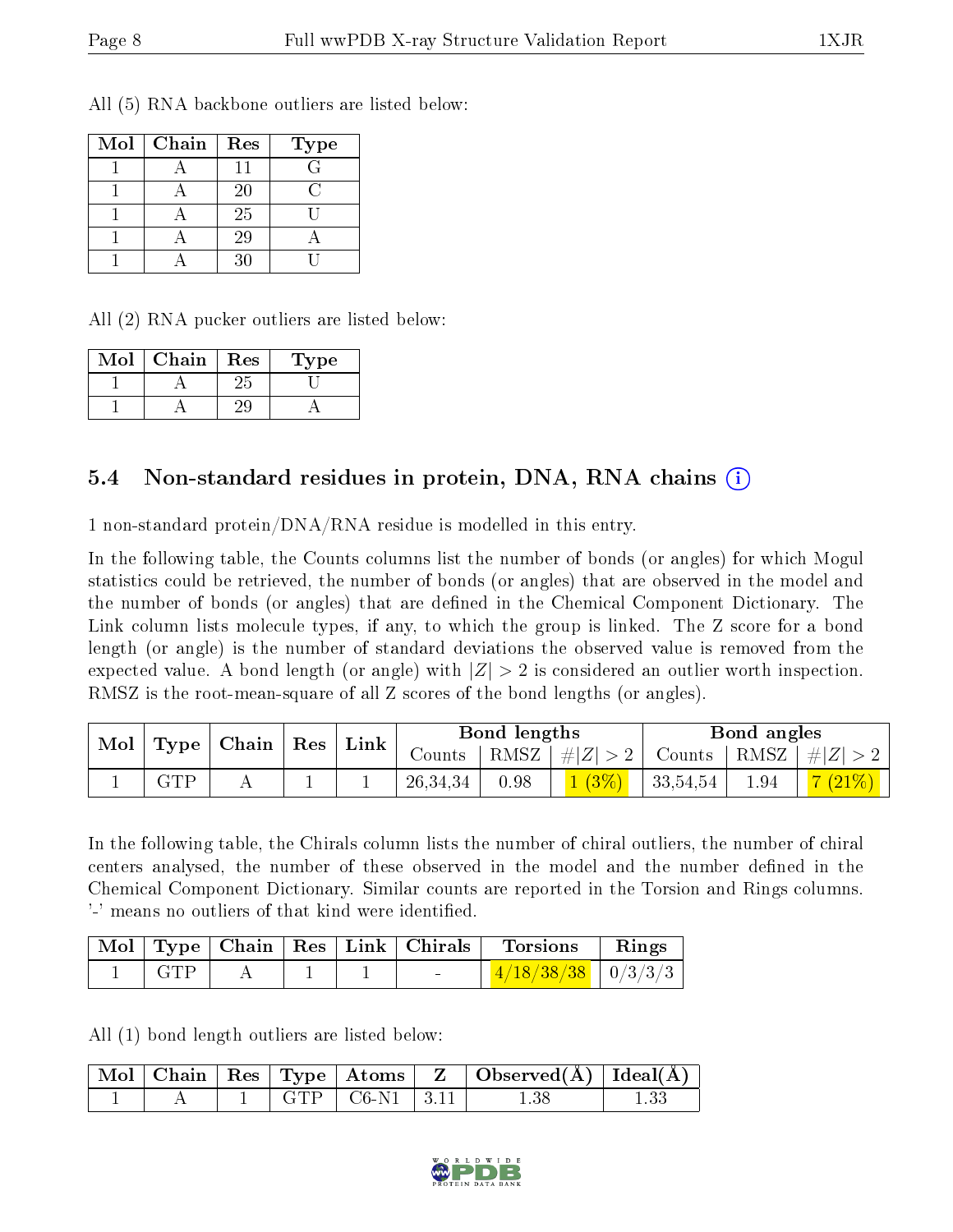| Mol | Chain | Res | Type       | Atoms                                | Ζ       | Observed $\binom{o}{c}$ | Ideal $(^\circ)$ |
|-----|-------|-----|------------|--------------------------------------|---------|-------------------------|------------------|
|     | А     |     | <b>GTP</b> | $N3-C2-N1$                           | $-5.61$ | 119.75                  | 127.22           |
|     | А     |     | <b>GTP</b> | $C2-N3-C4$                           | 4.81    | 120.85                  | 115.36           |
|     | А     |     | <b>GTP</b> | $PA$ -O3A- $\overline{PB}$           | $-4.21$ | 118.37                  | 132.83           |
|     | А     |     | <b>GTP</b> | $C5-C6-N1$                           | $-3.19$ | 119.07                  | 123.43           |
|     | А     |     | <b>GTP</b> | $C6-N1-C2$                           | 2.97    | 120.64                  | 115.93           |
|     | А     |     | <b>GTP</b> | O <sub>2</sub> G-PG-O <sub>3</sub> B | 2.42    | 112.74                  | 104.64           |
|     | А     |     | <b>GTP</b> | $N2-C2-N1$                           | 2.33    | 120.88                  | 117.25           |

All (7) bond angle outliers are listed below:

There are no chirality outliers.

All (4) torsion outliers are listed below:

| Mol | Chain | Res | Type       | Atoms              |
|-----|-------|-----|------------|--------------------|
|     |       |     | <b>GTP</b> | $C3'-C4'-C5'-O5'$  |
|     |       |     | <b>GTP</b> | $O4'$ -C4'-C5'-O5' |
|     |       |     | <b>GTP</b> | PG-03B-PB-01B      |
|     |       |     | <b>GTP</b> | PG-03B-PB-02B      |

There are no ring outliers.

No monomer is involved in short contacts.

#### 5.5 Carbohydrates  $(i)$

There are no carbohydrates in this entry.

### 5.6 Ligand geometry  $(i)$

Of 2 ligands modelled in this entry, 2 are monoatomic - leaving 0 for Mogul analysis.

There are no bond length outliers.

There are no bond angle outliers.

There are no chirality outliers.

There are no torsion outliers.

There are no ring outliers.

No monomer is involved in short contacts.

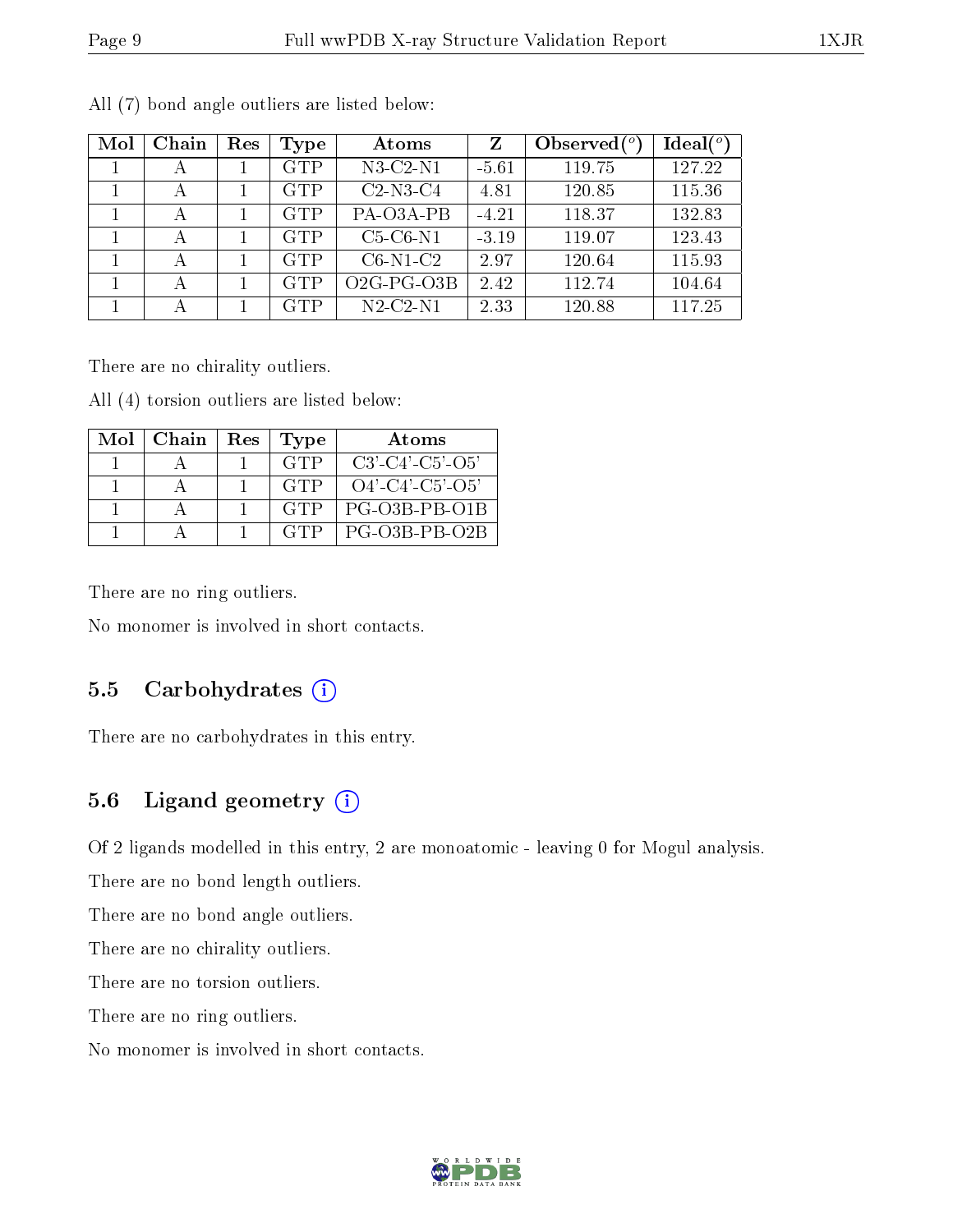## 5.7 [O](https://www.wwpdb.org/validation/2017/XrayValidationReportHelp#nonstandard_residues_and_ligands)ther polymers (i)

There are no such residues in this entry.

## 5.8 Polymer linkage issues (i)

There are no chain breaks in this entry.

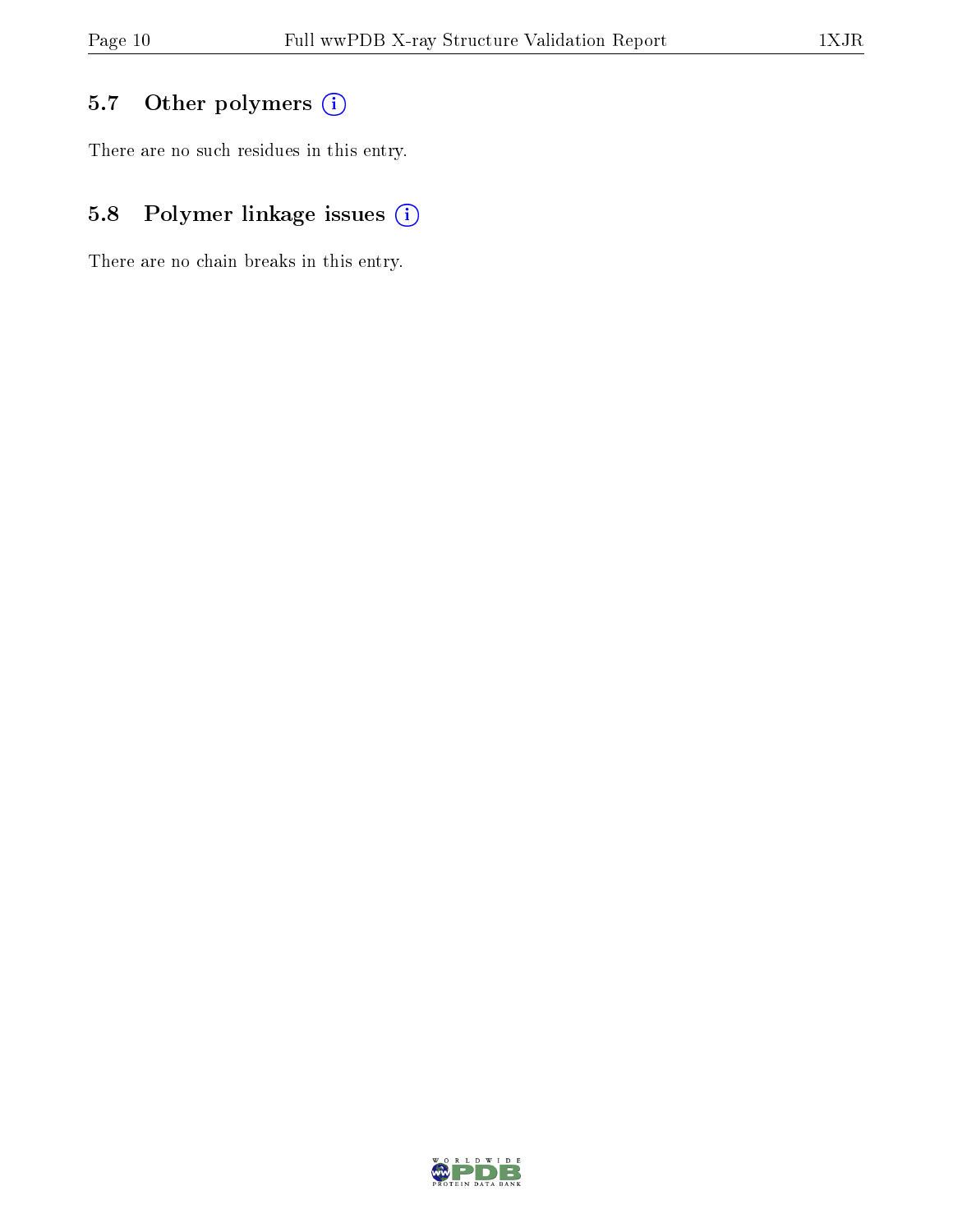# 6 Fit of model and data  $\left( \cdot \right)$

## 6.1 Protein, DNA and RNA chains (i)

In the following table, the column labelled  $#RSRZ>2'$  contains the number (and percentage) of RSRZ outliers, followed by percent RSRZ outliers for the chain as percentile scores relative to all X-ray entries and entries of similar resolution. The OWAB column contains the minimum, median,  $95<sup>th</sup>$  percentile and maximum values of the occupancy-weighted average B-factor per residue. The column labelled  $Q < 0.9$  lists the number of (and percentage) of residues with an average occupancy less than 0.9.

|  |                                |  |  | $\mid$ Mol $\mid$ Chain $\mid$ Analysed $\mid$ <rsrz> <math>\mid</math> #RSRZ&gt;2 <math>\mid</math> OWAB(Å<sup>2</sup>) <math>\mid</math> Q&lt;0.9</rsrz>                                   |  |
|--|--------------------------------|--|--|----------------------------------------------------------------------------------------------------------------------------------------------------------------------------------------------|--|
|  | $\mid$ 46/47 (97%) $\mid$ 0.78 |  |  | $\begin{array}{ c c c c c c c c } \hline \multicolumn{1}{ c }{0} & \multicolumn{1}{ c }{100} & \multicolumn{1}{ c }{100} & \multicolumn{1}{ c }{68}, \text{ 74, 83, 102} \hline \end{array}$ |  |

There are no RSRZ outliers to report.

### 6.2 Non-standard residues in protein, DNA, RNA chains  $(i)$

In the following table, the Atoms column lists the number of modelled atoms in the group and the number defined in the chemical component dictionary. The B-factors column lists the minimum, median,  $95<sup>th</sup>$  percentile and maximum values of B factors of atoms in the group. The column labelled  $Q< 0.9$ ' lists the number of atoms with occupancy less than 0.9.

|            |  |  | $\boxed{\text{ Mol} \mid \text{Type} \mid \text{Chain} \mid \text{Res} \mid \text{Atoms} \mid \text{RSCC} \mid \text{RSR} \mid \text{B-factors}(\AA^2) \mid \text{Q}<0.9}$ |  |
|------------|--|--|----------------------------------------------------------------------------------------------------------------------------------------------------------------------------|--|
| $\Box$ GTP |  |  | $\begin{array}{ c c c c c c c c c } \hline 32/32 & 0.91 & 0.21 & 72,76,101,102 \ \hline \end{array}$                                                                       |  |

### 6.3 Carbohydrates (i)

There are no carbohydrates in this entry.

### 6.4 Ligands  $(i)$

In the following table, the Atoms column lists the number of modelled atoms in the group and the number defined in the chemical component dictionary. The B-factors column lists the minimum, median,  $95<sup>th</sup>$  percentile and maximum values of B factors of atoms in the group. The column labelled  $Q< 0.9$  lists the number of atoms with occupancy less than 0.9.

| ' Mol |    |     |      |      | $\mid {\rm Type} \mid {\rm Chain} \mid {\rm Res} \mid {\rm Atoms} \mid {\rm RSCC} \mid {\rm RSR} \mid {\rm B\text{-}factors}(\rm \AA^2) \mid {\rm Q\textless}0.9$ |  |
|-------|----|-----|------|------|-------------------------------------------------------------------------------------------------------------------------------------------------------------------|--|
|       |    | 101 | 0.92 | 0.13 | 70,70,70,70                                                                                                                                                       |  |
|       | МG | 201 | 0.97 | 0.12 | 67,67,67,67                                                                                                                                                       |  |